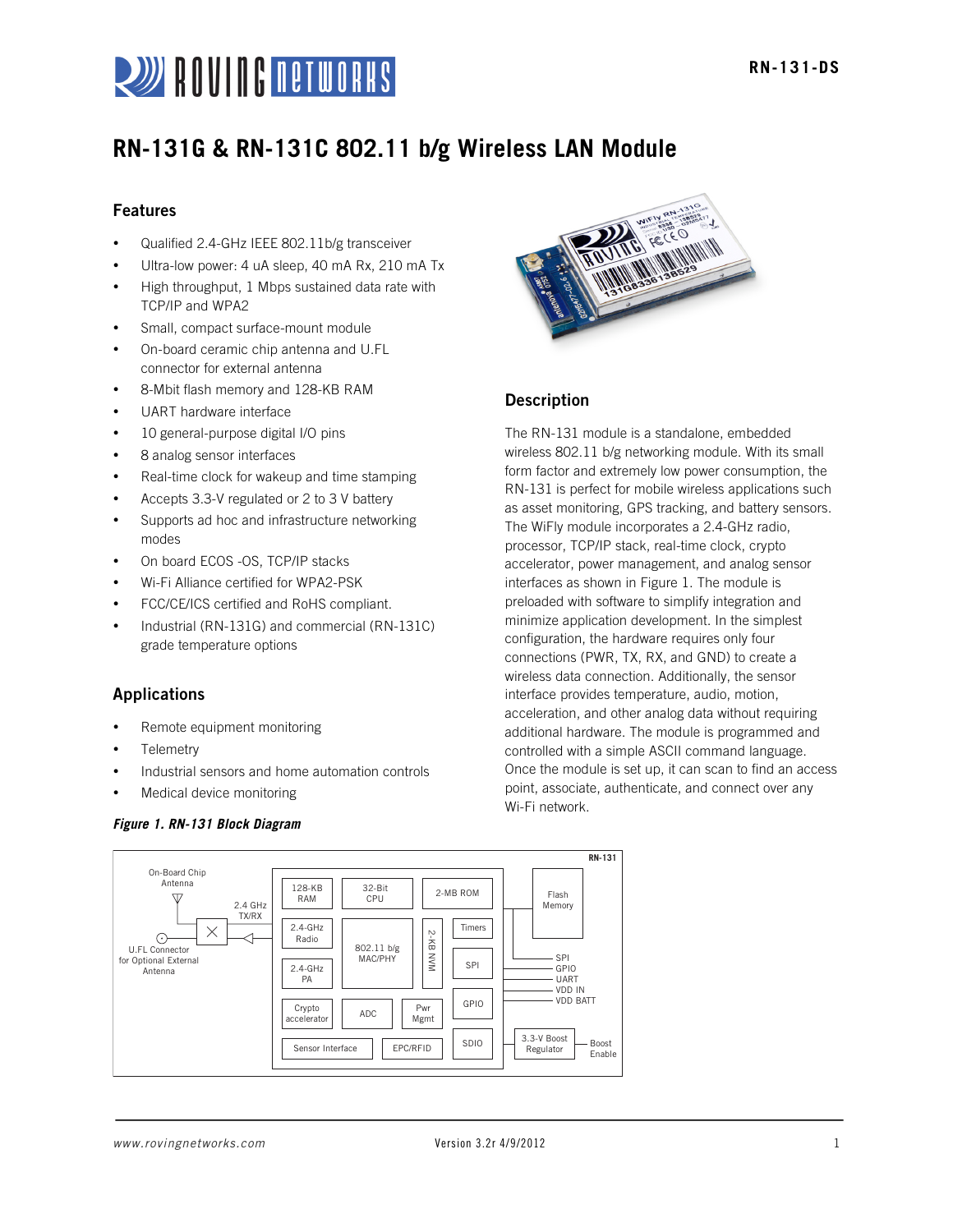# **WE BULLER BETWORKS**

## **OVERVIEW**

- Host data rate up to 1 Mbps for the UART
- Intelligent, built-in power management with programmable wakeup
- Real-time clock for time stamping, auto-sleep, and auto-wakeup
- Configuration over UART using simple ASCII commands
- Remote configuration over WiFi using Telnet
- Supports over the air firmware upgrade (FTP)
- Supports WPS pushbutton mode for easy association with access points
- Secure WiFi authentication using WEP-128, WPA-PSK (TKIP), or WPA2-PSK (AES)
- Built-in networking applications—DHCP, UDP, DNS, ARP, ICMP, TCP, HTTP client, and FTP client
- 802.11 power saving and roaming functions

The modules size and weight are:

- *Size*—1.49" x 0.78" x 0.15" (37mm x 20 mm x 3.5 mm)
- *Weight*—0.140 oz

Tables 1 through 4 provide detailed specifications for the module.

## *Table 1. Environmental Conditions*

| <b>Parameter</b>              | <b>RN-131G</b>                       | <b>RN-131C</b>                      |
|-------------------------------|--------------------------------------|-------------------------------------|
| Temperature Range (Operating) | -30 °C to +85 °C                     | $0^{\circ}$ C to +70 $^{\circ}$ C   |
| Temperature Range (Storage)   | -40 $^{\circ}$ C to +85 $^{\circ}$ C | -40 $^{\circ}$ C o +85 $^{\circ}$ C |
| Relative Humidity (Operating) | $\leq 90\%$                          | $\leq 90\%$                         |
| Relative Humidity (Storage)   | $\leq 90\%$                          | $\leq 90\%$                         |

#### *Table 2. Electrical Characteristics*

| <b>Supply Voltage</b>         | <b>Min</b>               | Typ. | Max. | <b>Unit</b> |
|-------------------------------|--------------------------|------|------|-------------|
| Supply voltage VDD            | 3.0                      | 3.3  | 3.7  | <b>VDC</b>  |
| Supply voltage (VBATT option) | 2.0                      | 3.0  | 3.3  | <b>VDC</b>  |
| Pin 21 switched 3.3 V output  |                          |      | 150  | mA          |
| <b>Digital input</b>          |                          |      |      |             |
| Input logic high VIH          | 2.3V                     |      |      | <b>VDC</b>  |
| Input logic low VIL           |                          |      | 1.0V | <b>VDC</b>  |
| Digital output drive          |                          |      |      |             |
| GPIO 4, 5, 6, 7, 8            |                          | 24   |      | mA          |
| GPIO 9, 10, 11, 12, 13        |                          | 8    |      | mA          |
| <b>Power consumption</b>      |                          |      |      |             |
| Sleep                         |                          | 4    |      | uA          |
| Standby (doze)                | $\overline{\phantom{a}}$ | 15   |      | mA          |
| Connected (idle, RX)          |                          | 40   |      | mA          |
| Connected (TX)                |                          | 140  | 212  | mA          |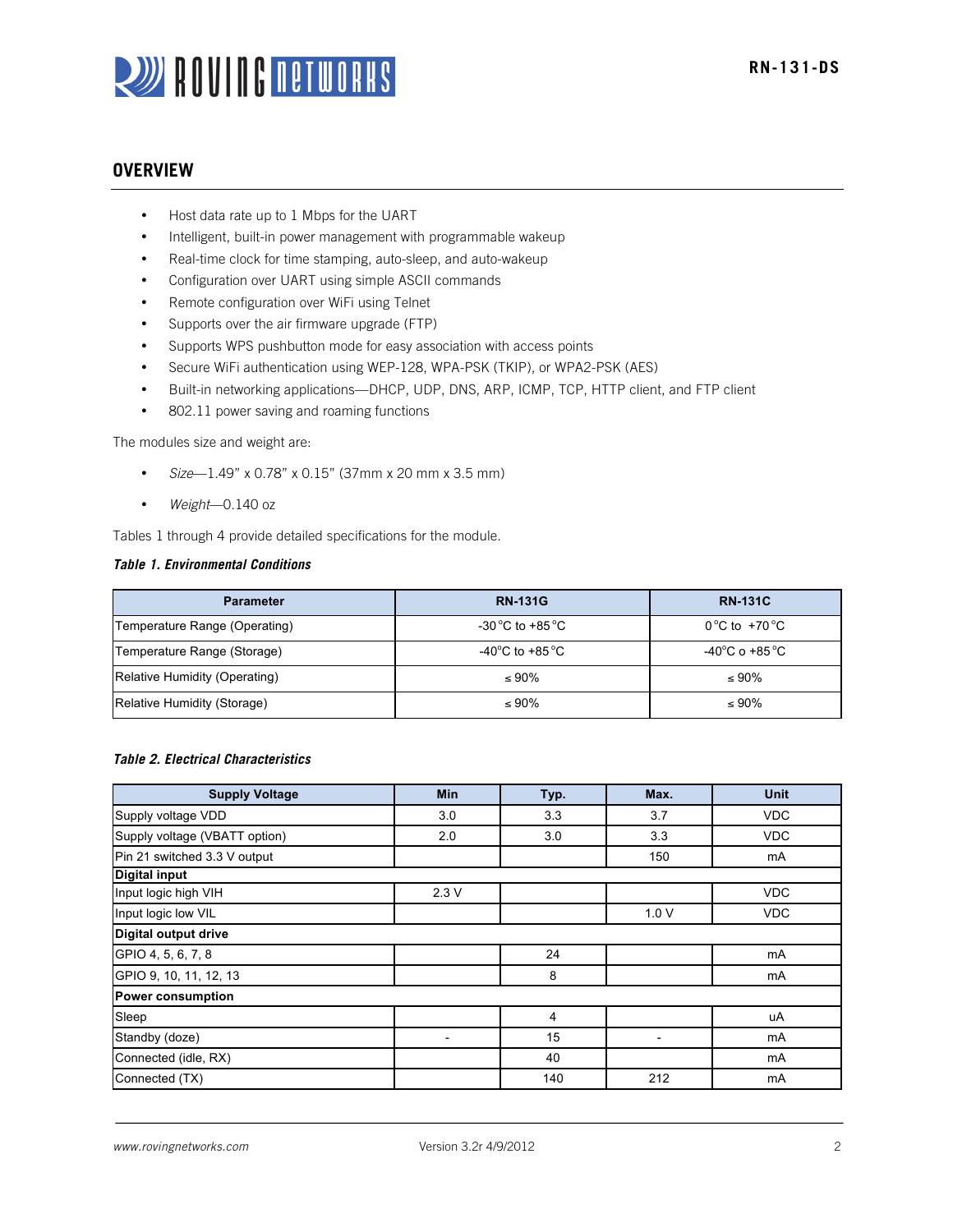

### *Table 3. Analog Sensor Inputs*

| <b>Parameter</b>                              | Value                              |
|-----------------------------------------------|------------------------------------|
| Sense 0,1,2,3 wakeup detect threshold         | 500 mV                             |
| AD sense 0 - 7 measurement range              | $0 - 400$ mV                       |
| Precision                                     | 14 bits = $12 uV$                  |
| Accuracy                                      | 5% un-calibrated, 0.01% calibrated |
| Minimum conversion time                       | 35uS (5kHz over Wi-Fi)             |
| Sensor Power (pin 33) output resistance 3.3 V | 10 ohms, max current = $50$ mA     |

## *Table 4. Radio Characteristics*

| <b>Parameter</b>                   | <b>Specifications</b>                                                                      |
|------------------------------------|--------------------------------------------------------------------------------------------|
| Frequency                          | 2,402 to 2,480 MHz                                                                         |
| Modulation                         | 802.11b compatibility: DSSS (CCK-11, CCK-5.5, DQPSK-2, DBPSK-1)<br>802.11g: OFDM (default) |
| Channel intervals                  | 5 MHz                                                                                      |
| Channels                           | $1 - 14$                                                                                   |
| Transmission rate (over the air)   | 1 – 11 Mbps for 802.11b / $6 - 54$ Mbps for 802.11g                                        |
| Receive sensitivity                | -85 dBm typ.                                                                               |
| Output level (class 1)             | $+18$ dBm                                                                                  |
| Maximum RF input to U.FL connector | $10$ dBm                                                                                   |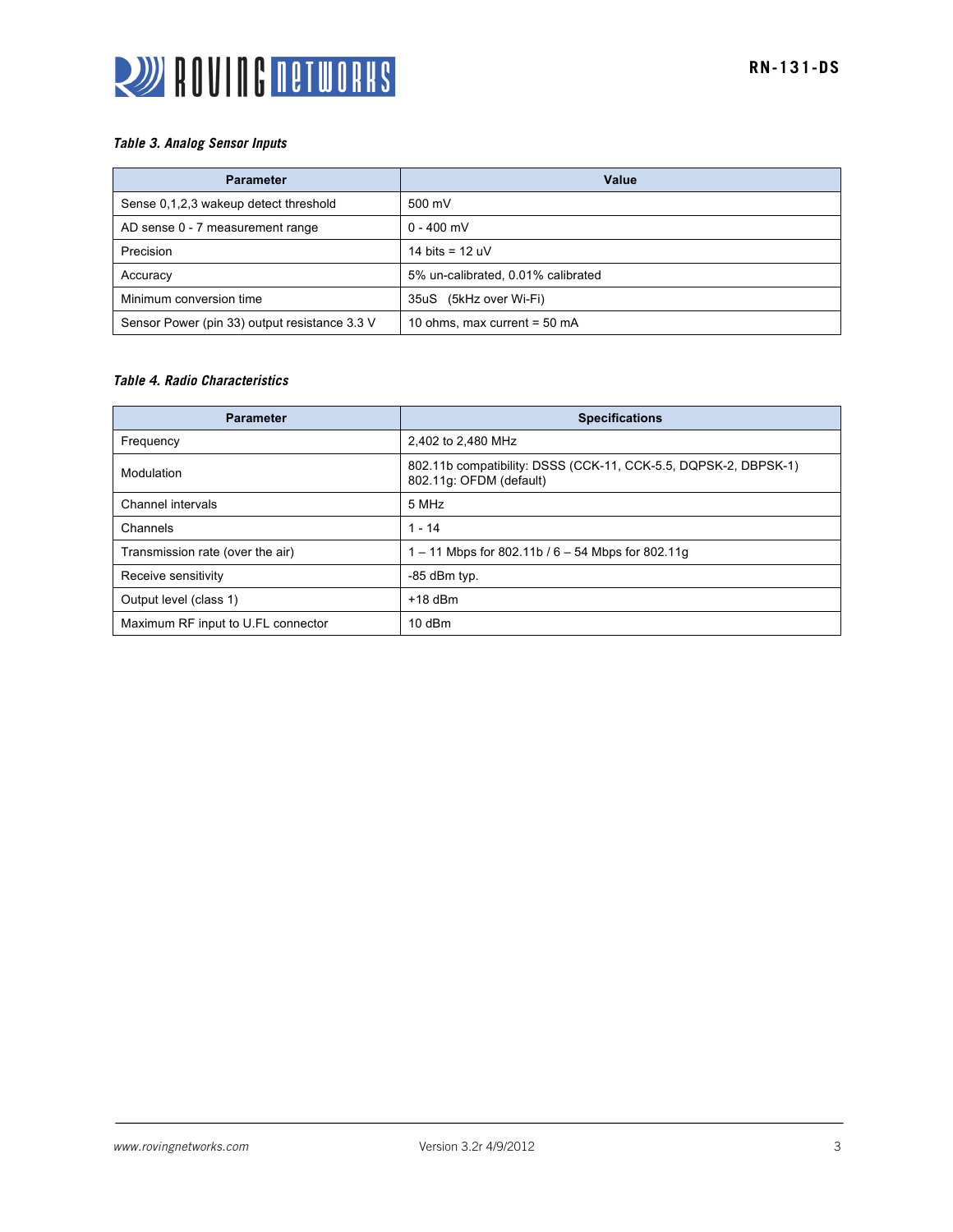

## TYPICAL APPLICATION SCHEMATIC

Figure 2 shows a typical application schematic.

#### *Figure 2. Application Schematic*

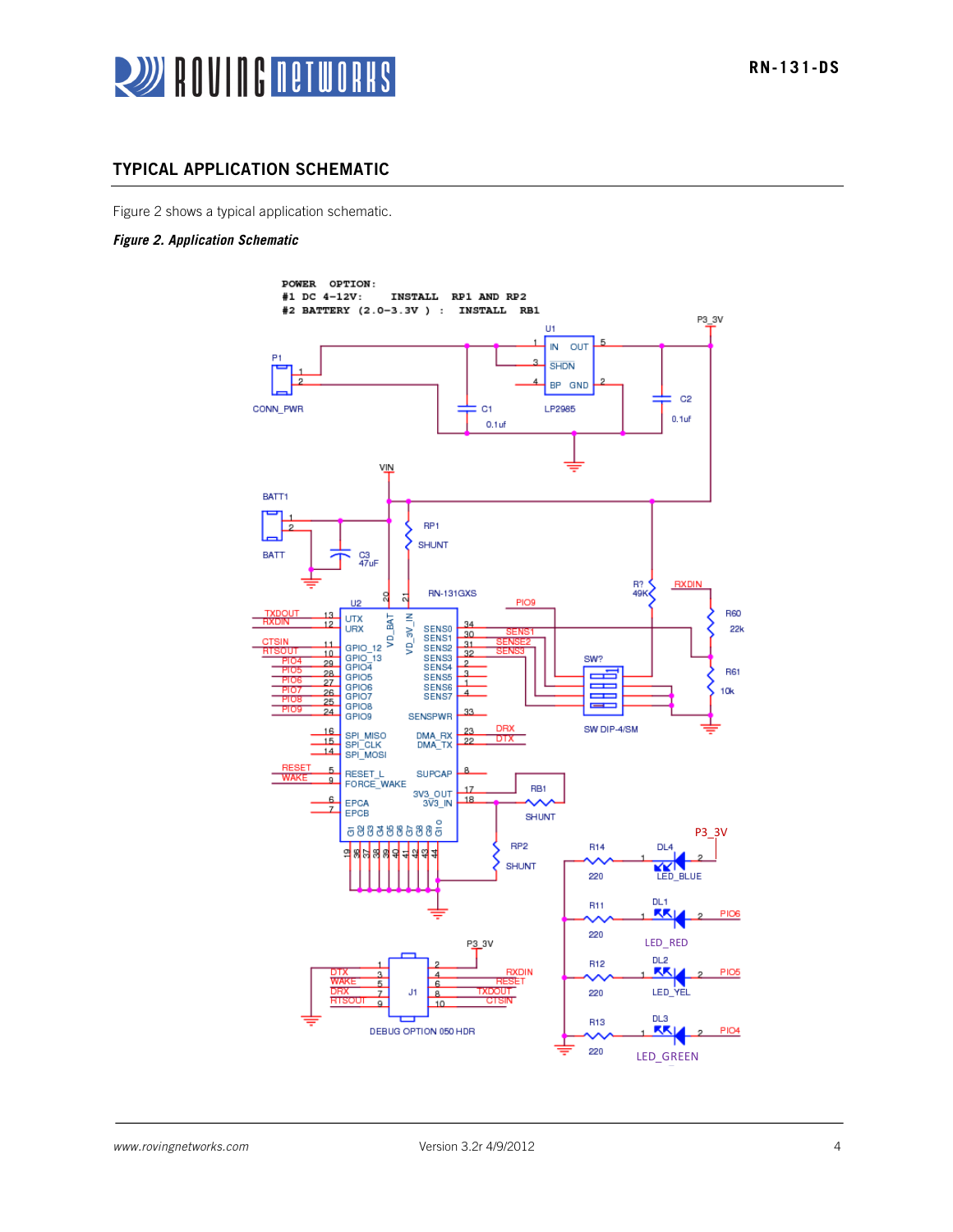

Figure 3 shows the pin pads and Table 5 describes the pins.

#### *Figure 3. Pin Pads*



## *Table 5. Pin Description*

| Pin | <b>Name</b>     | <b>Description</b>                                                                         | <b>Default</b>  |
|-----|-----------------|--------------------------------------------------------------------------------------------|-----------------|
| 1   | SENSOR 6        | Sensor interface, analog input to module, 1.2 V.                                           | No connect      |
| 2   | <b>SENSOR 4</b> | Sensor interface, Analog input to module, 1.2 V.                                           | No connect      |
| 3   | <b>SENSOR 5</b> | Sensor interface, Analog input to module, 1.2 V.                                           | No connect      |
| 4   | <b>SENSOR 7</b> | Analog input to module, 1.2 V.                                                             | No connect      |
| 5   | <b>RESET</b>    | Module reset, active low, reference to VDD-BATT, 160 usec pulse.                           | Pull up         |
| 6   | EPC-ANT-A       | EPC port, RFID antenna A.                                                                  | No connect      |
| 7   | EPC-ANT-B       | EPC port, RFID antenna B.                                                                  | No connect      |
| 8   | <b>SUPERCAP</b> | Balance center pin voltage on stacked super capacitors, analog 3.3 V.                      | No connect      |
| 9   | FORCE AWAKE     | Force the module to wakeup, input to module, 250 us min. pulse 3.3 V.                      |                 |
| 10  | <b>GPIO-13</b>  | UART RTS flow control, 8-mA drive, 3.3-V tolerant.                                         |                 |
| 11  | <b>GPIO-12</b>  | UART CTS flow control, 8-mA drive, 3.3-V tolerant.                                         |                 |
| 12  | UART-RX         | INPUT: RX in to the module, 3.3-V tolerant.                                                |                 |
| 13  | UART-TX         | OUTPUT: TX out from the module, 8-mA drive, 3.3-V tolerant.                                |                 |
| 14  | Not used        | Not applicable                                                                             | No connect      |
| 15  | Not used        | Not applicable                                                                             | No connect      |
| 16  | Not used        | Not applicable                                                                             | No connect      |
| 17  | 3.3V-REG-OUT    | Boost regulator control output, connect to 3.3V-REG-IN to enable.                          | No connect      |
| 18  | 3.3V-REG-IN     | Boost regulator control input, connect to 3.3V-REG-OUT to enable.                          | GND to disable  |
| 19  | <b>GND</b>      | Ground.                                                                                    | $\qquad \qquad$ |
| 20  | <b>VDD-BATT</b> | Battery input. 2.0 to 3.3 V with boost regulator in use, otherwise use 3.0<br>to $3.7 V$ . |                 |
| 21  | <b>VDD-IN</b>   | 3.3 to 3.7 voltage. Do not connect when boost regulator is in use.                         |                 |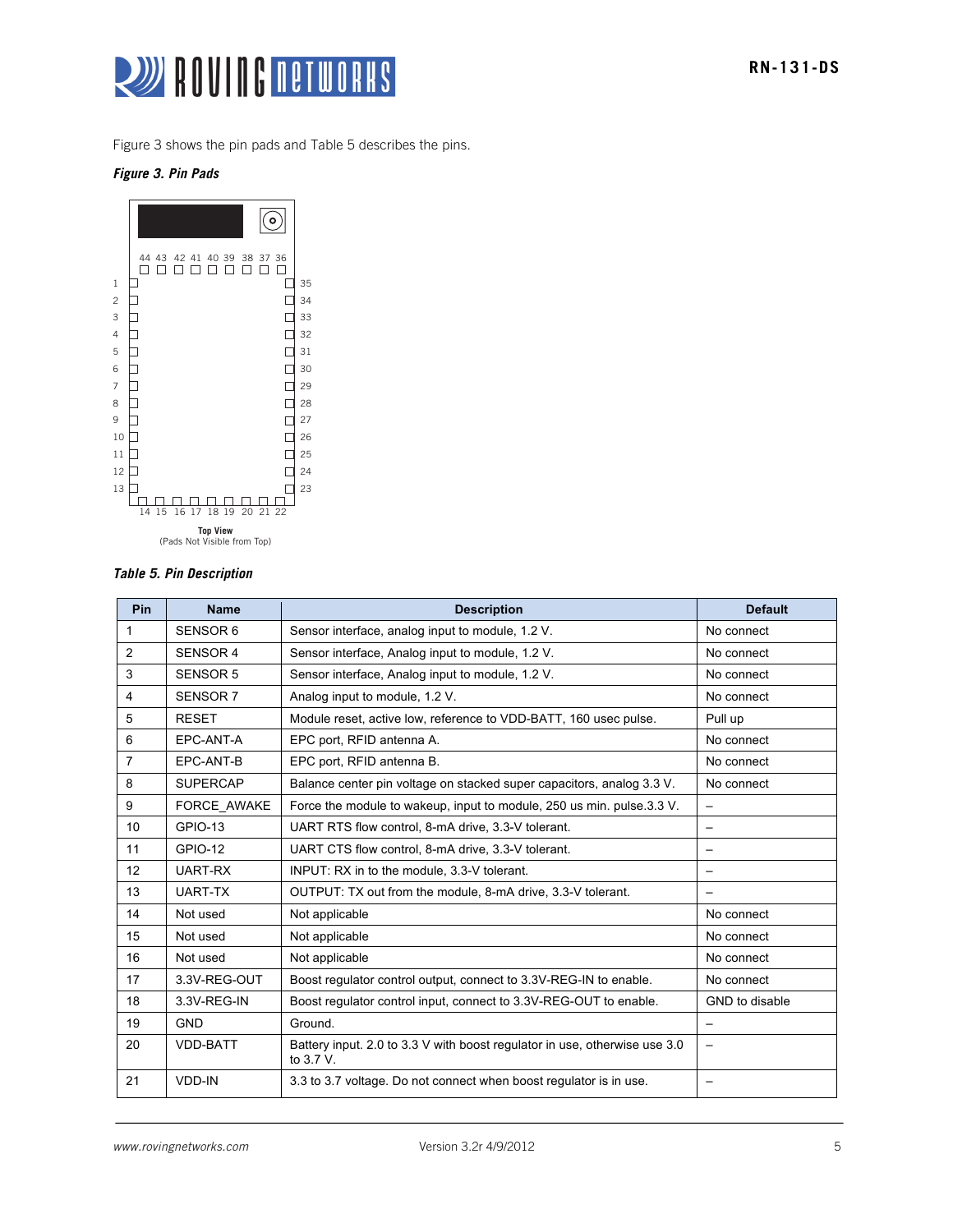

| Pin         | <b>Name</b>      | <b>Description</b>                                                                    | <b>Default</b>           |
|-------------|------------------|---------------------------------------------------------------------------------------|--------------------------|
| 22          | DMA-TX           | Debug port (apply a 100 k $\Omega$ pull down if ultra-low sleep power is<br>required) | High Z                   |
| 23          | DMA-RX           | Debug port                                                                            | No connect               |
| 24          | GPIO-9           | Restore factory resets/enter ad hoc mode, 8-mA drive, 3.3-V tolerant.                 | Input                    |
| 25          | GPIO-8           | GPIO, 24-mA drive, 3.3-V tolerant.                                                    | GP output                |
| 26          | GPIO-7           | GPIO, 24-mA drive, 3.3-V tolerant.                                                    | GP output                |
| 27          | GPIO-6           | Association STATUS, 24-mA drive, 3.3-V tolerant.                                      | LED RED output           |
| 28          | GPIO-5           | Data transfer STATUS, 24-mA drive, 3.3-V tolerant.                                    | LED YELLOW output        |
| 29          | GPIO-4           | Connection STATUS, 24-mA drive, 3.3-V tolerant.                                       | LED GREEN output         |
| 30          | SENSOR-1         | Sensor interface, analog input to module, 1.2 V.                                      | $\overline{\phantom{0}}$ |
| 31          | SENSOR-2         | Sensor interface, analog input to module, 1.2 V.                                      | —                        |
| 32          | SENSOR-3         | Sensor interface, analog input to module, 1.2 V.                                      |                          |
| 33          | <b>SENSE-PWR</b> | Voltage output from module to power external sensors, 3.3 V.                          |                          |
| 34          | SENSOR-0         | Wakeup from external condition.                                                       | $\overline{\phantom{0}}$ |
| 35          | NO CONNECT       | $\qquad \qquad$                                                                       | No connect               |
| $36-$<br>44 | <b>GND</b>       | Must be connected for proper antenna performance.                                     |                          |

Figure 4 shows the module's physical dimensions. Figure 5 shows the pad dimensions.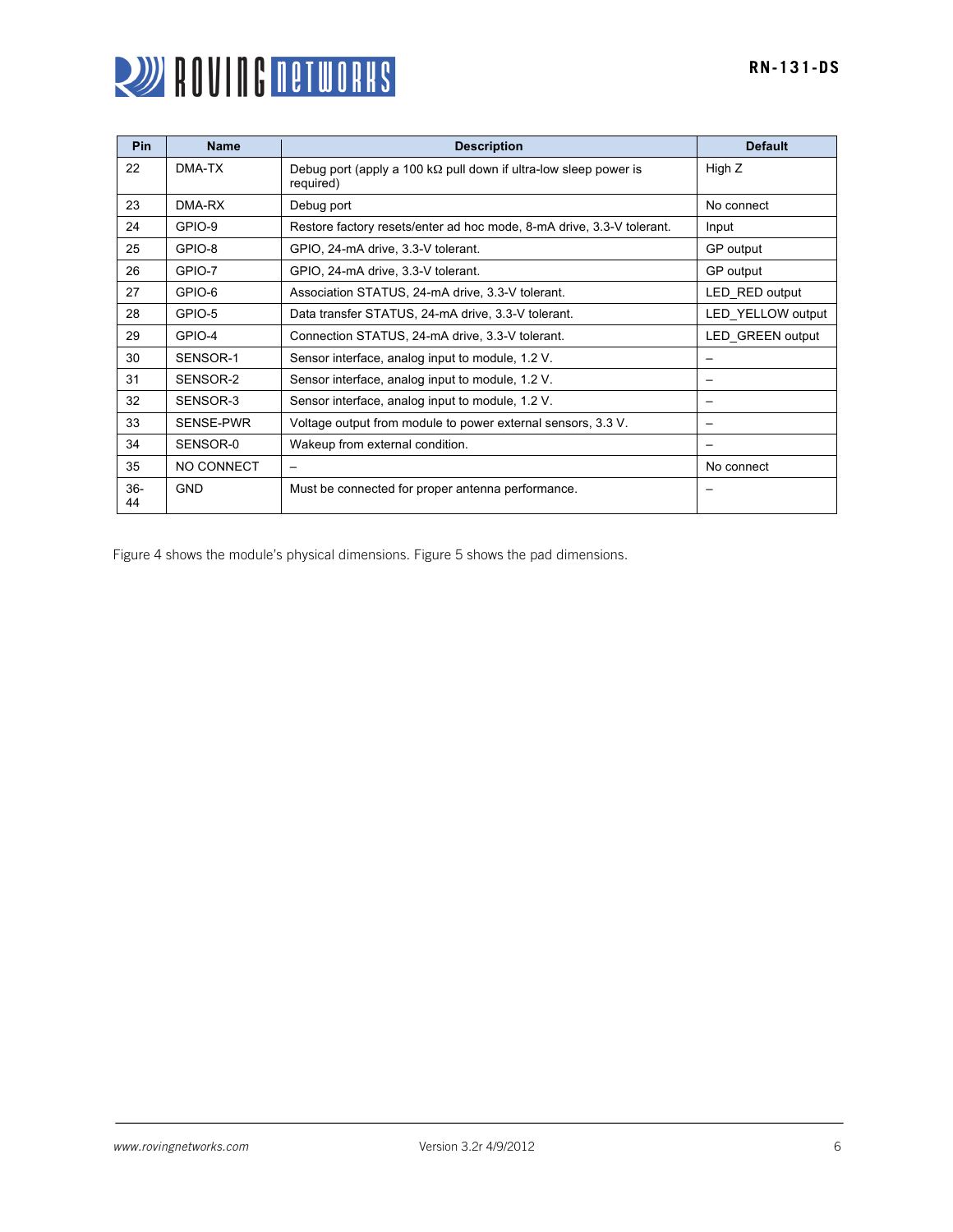

#### *Figure 4. Module Physical Dimensions*







#Note 2 - Keep this area free from routes and exposed copper. Ok to place ground fill with solder mask.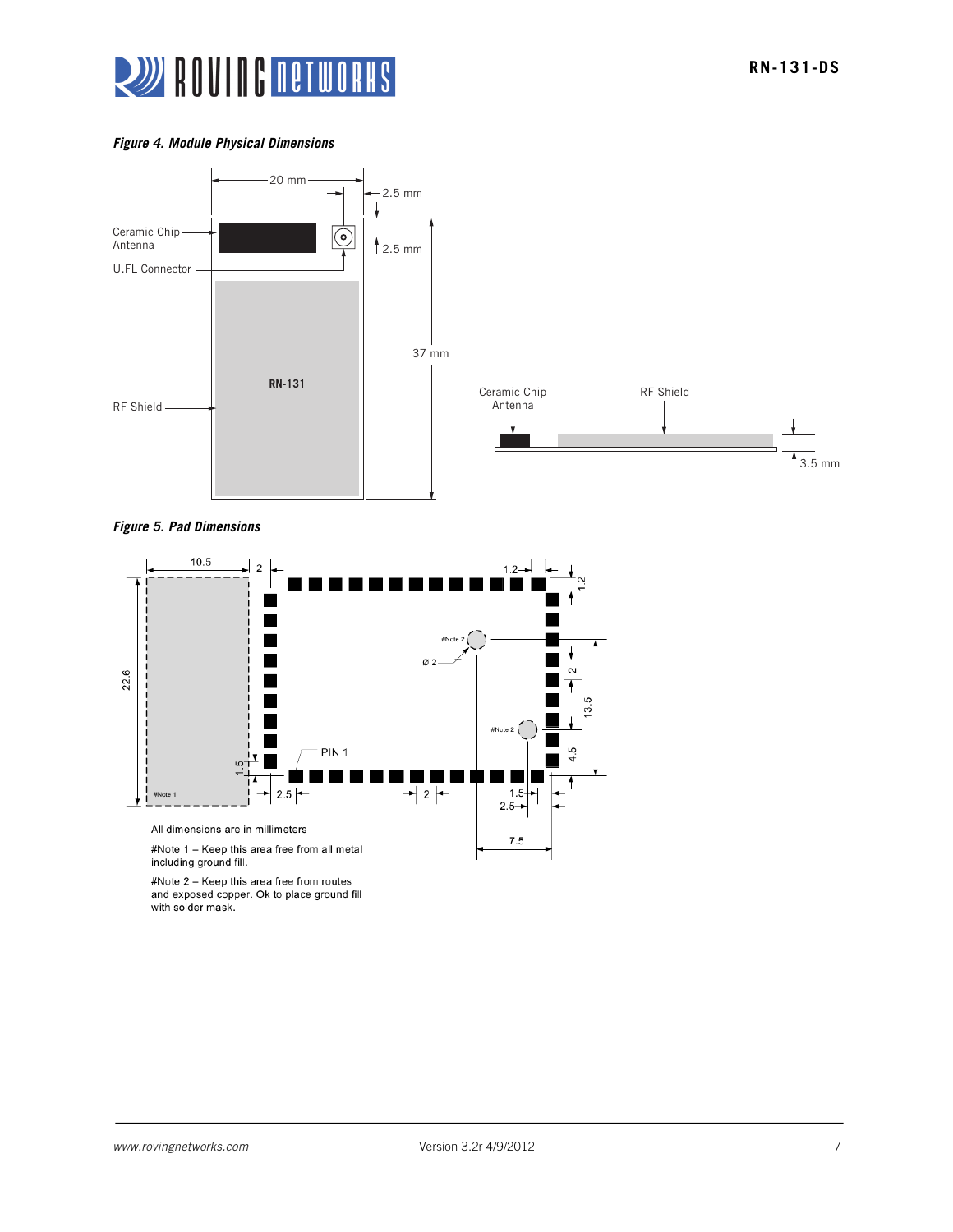

## DESIGN CONCERNS

The following sections provide information on designing with the RN-131 module, including radio interference, grounding, solder reflow, connection status, etc.

## Minimizing Radio Interference

When integrating the WiFly module with the on-board chip antenna, ensure that the area around the chip antenna end of the module protrudes at least 6 mm from the motherboard and any metal enclosure. If this placement is not possible, use the on-board U.FL connector to route to an external antenna.

The 8.5-mm area under the module's antenna end should be kept clear of metallic components, connectors, vias, traces, and other materials that can interfere with the radio signal. See Figure 6.

#### *Figure 6. Antenna Clearance*

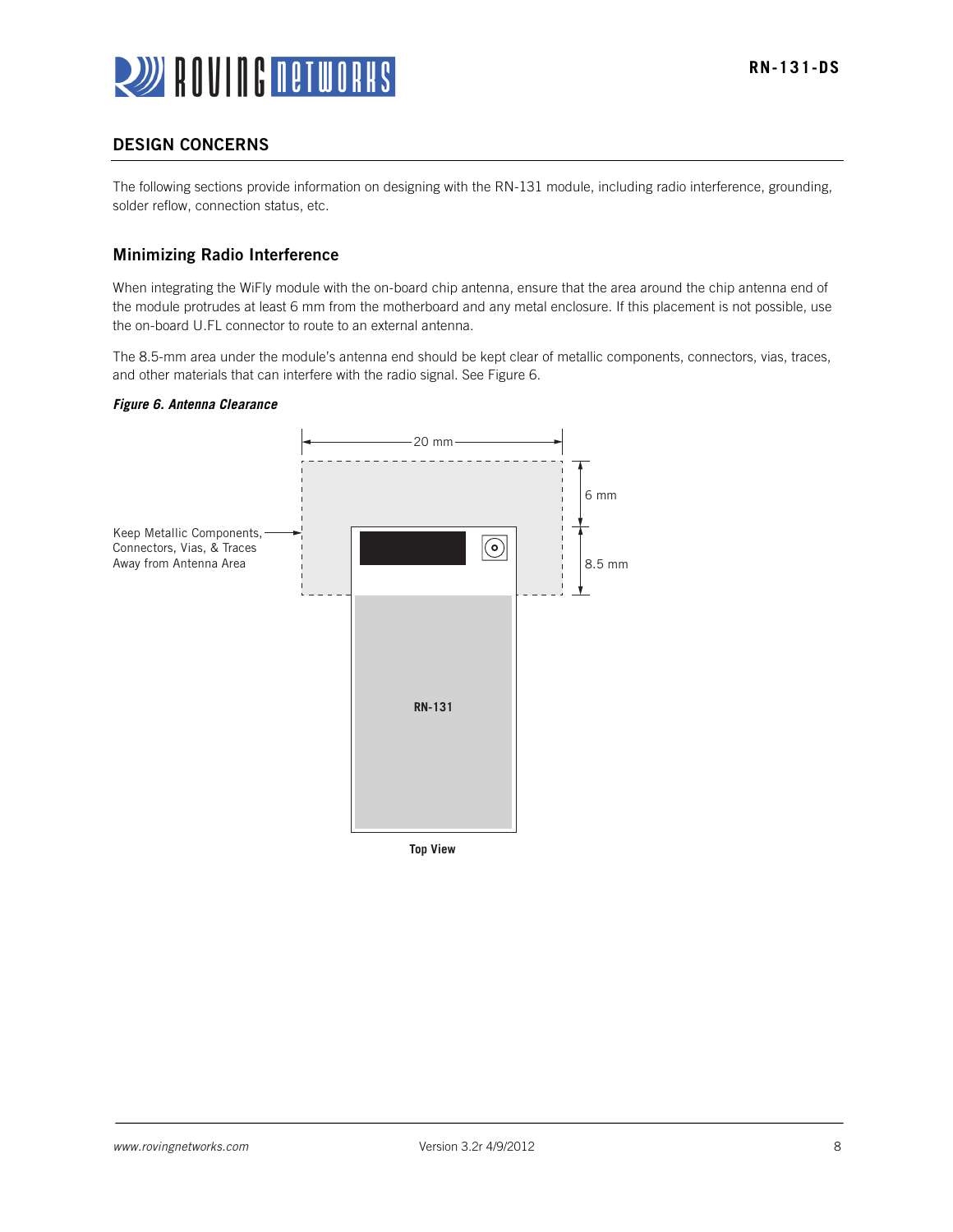

## Grounding Recommendations

For the module antenna to function, pins 36 through 44 must be connected to ground. Roving Networks suggests you place the module such that 0.5 mm of theses pads is exposed. This placement provides access for soldering pins 36 through 44 from below, and provides ample clearance of the antenna from the PCB. See Figure 7.





## Solder Reflow

The solder reflow temperature must not exceed 220**°** C. To reflow solder the module onto a PCB, Roving Networks recommends an RoHS-compliant solder paste equivalent to NIHON ALMIT paste or OMNIX OM-310 solder paste from Alpha metals. See Table 6.

NOTE: Use no-clean flux and DO NOT water wash.

*Table 6. Paste Solder Recommendations*

| <b>Manufacturer</b>      | <b>Alpha Metals</b><br>http://www.alphametals.com | <b>NIHON ALMIT Co. LTD</b><br>http://almit.co.jp |
|--------------------------|---------------------------------------------------|--------------------------------------------------|
| Part Number              | OMNIX OM-310                                      | LFM-70W INP                                      |
| <b>Metal Composition</b> | SAC305 (96.5% Sn, 3% Ag, 0.5% Cu)                 | 88% Sn, 3.5% Ag, 0.5% Bi, 8% In                  |
| Liquidus Temperature     | $~220^{\circ}$ C                                  | $~215^{\circ}$ C                                 |

Figures 8 and 9 show the solder reflow temperature profiles.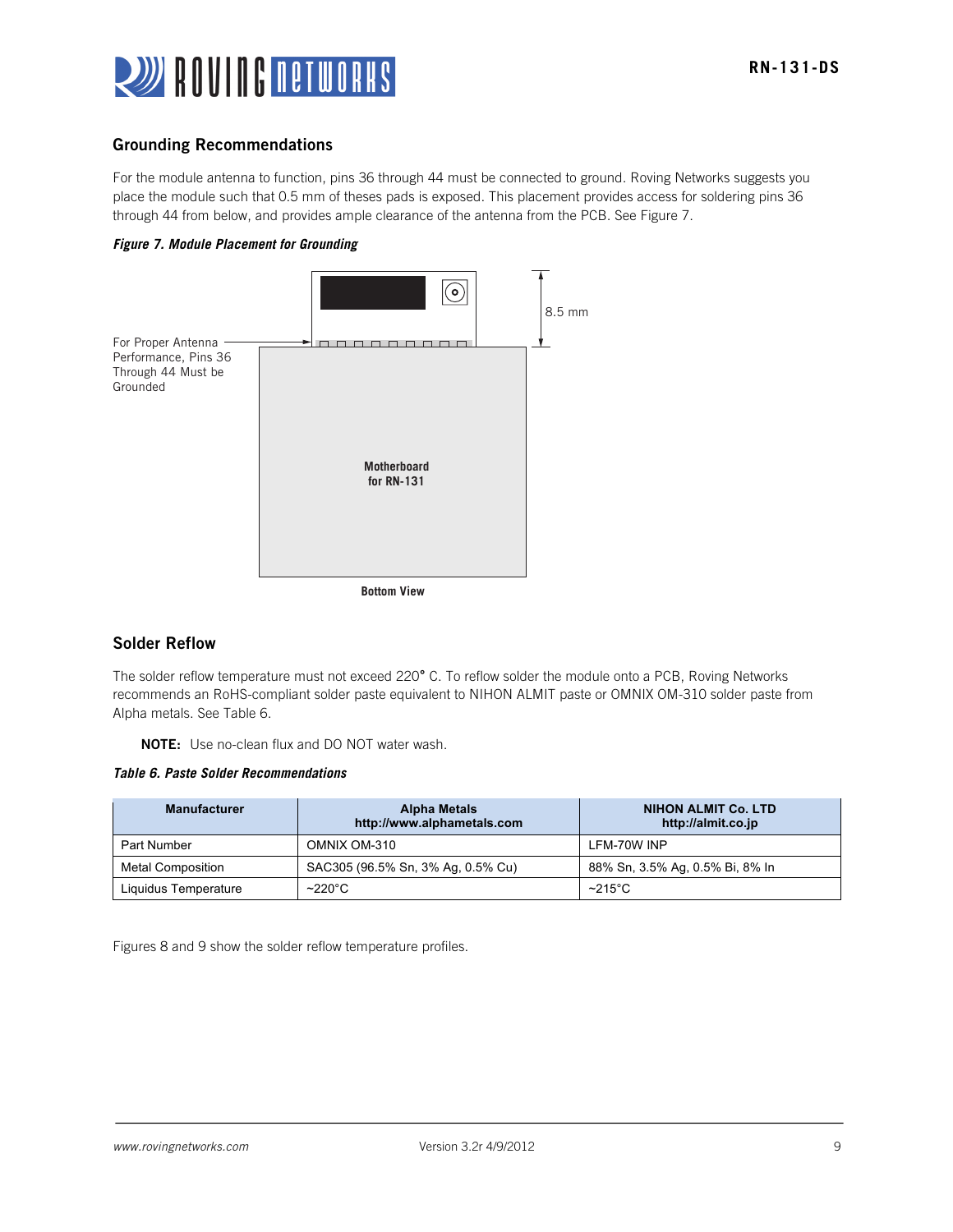

*Figure 8. Solder Reflow Temperature Profile*

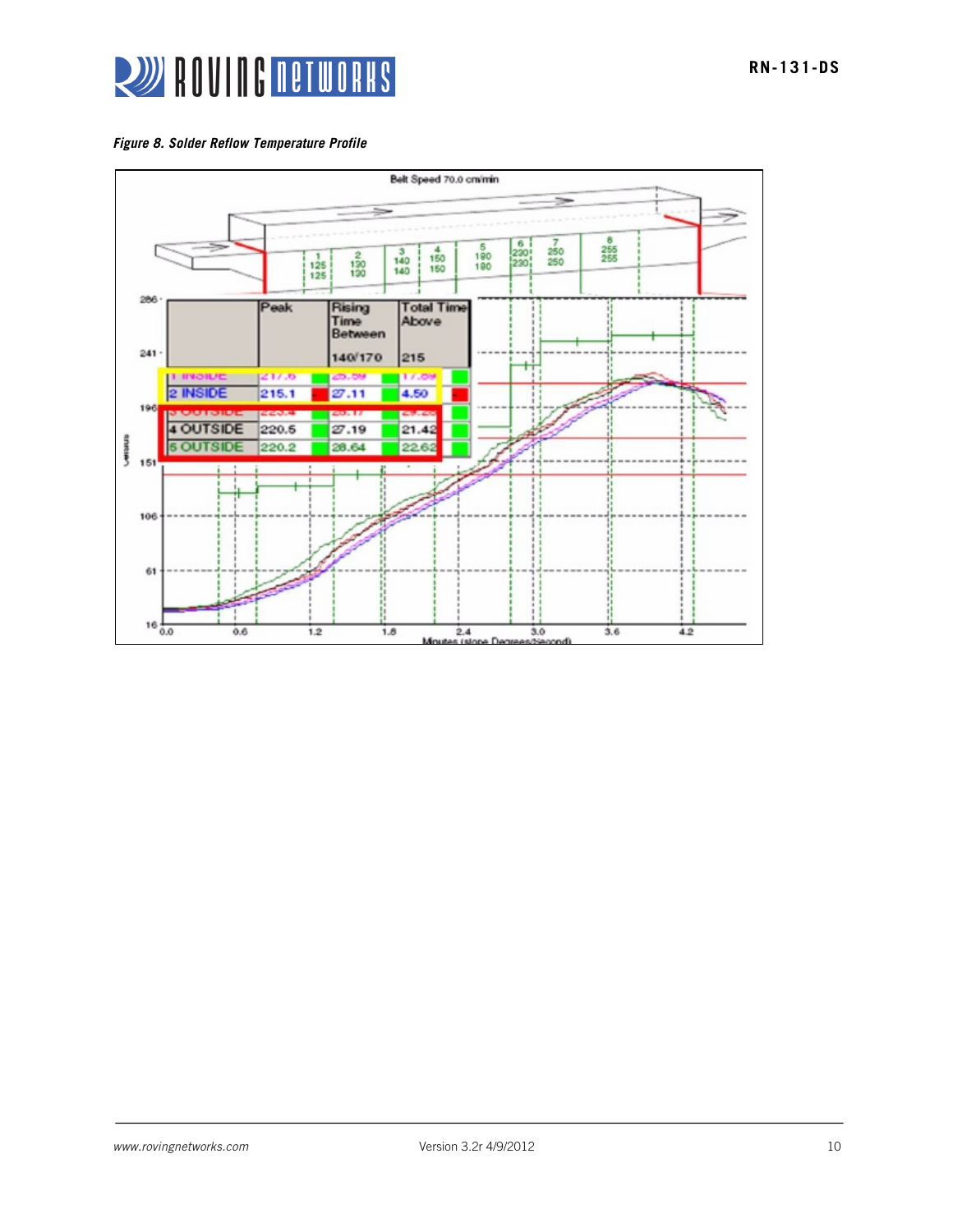

#### *Figure 9. Solder Reflow Curve*



## U.FL Connector

Roving Networks recommends that you use the Hirose U.FL connector (part number U.FL-R-SMT) for connecting external antennas. If you prefer to use the SMA connector, use the Roving Networks U.FL-to-SMA cable (part number RN-UFLSMA6). Figure 10 shows the U.FL connector dimensions.

#### *Figure 10. U.FL Connector Dimensions*

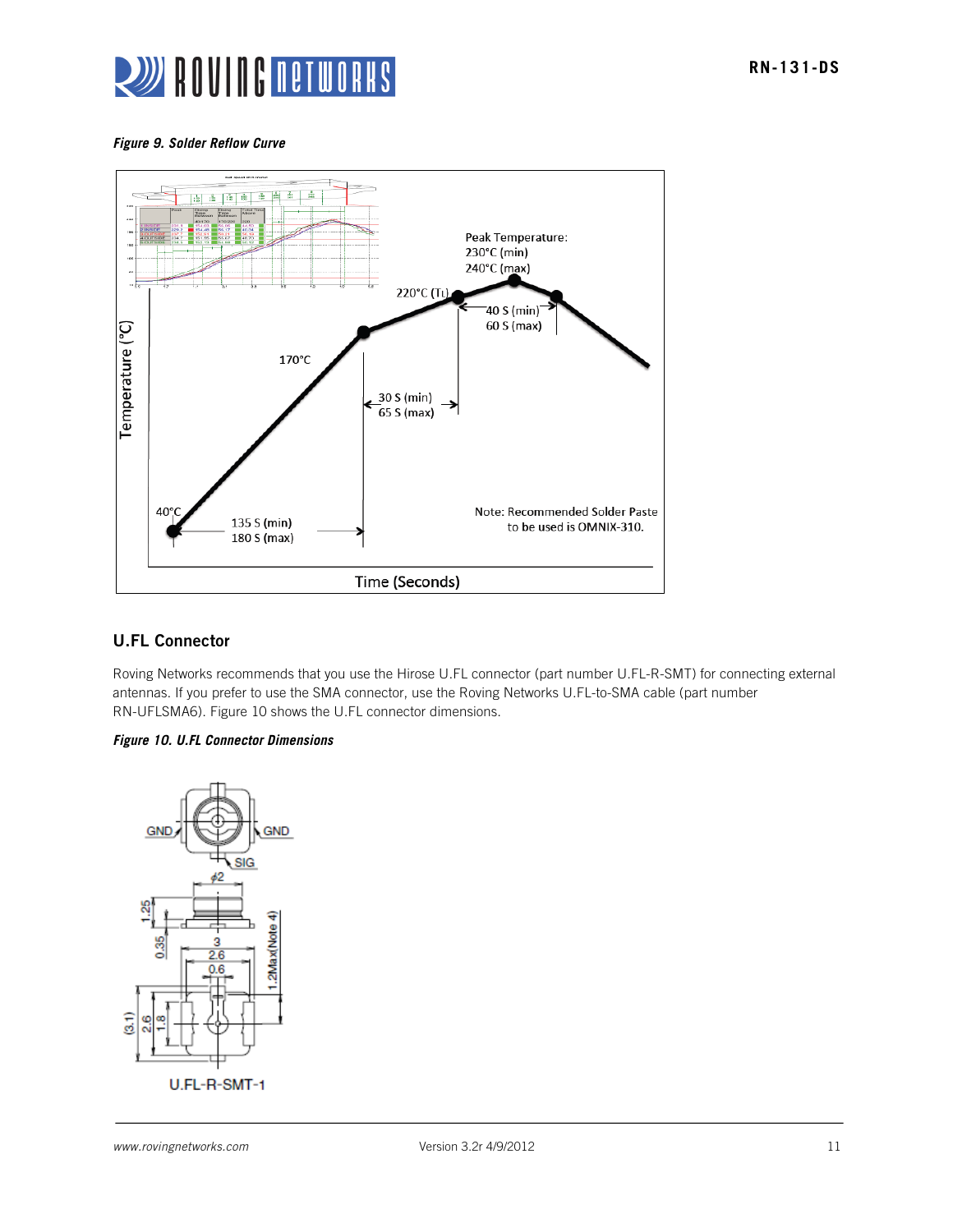

## Connection Status

GPIO4, GPIO5, and GPIO6 drive status the LEDs.

- GPIO4 indicates the TCP/IP connection status. This signal is on high for an active connection, toggles fast to indicate no IP address, and toggles slowly to indicate that the IP address is OK but not connected.
- GPIO6 indicates the association status. High means the module is not associated with a network, off indicates that it is associated and Internet access is OK.
- GPIO5 toggles when data is transferred.

## Keep-Out Areas

When designing your PCB avoid exposed traces and vias beneath the module. Figure 11 shows areas on the module that should be kept clear.





## Powering the Module

The module can be powered from either 3.0-V DC batteries or 3.3-V DC regulated power.

For 3.0-V DC battery power:

- Apply power to pin 20 (VDD-BATT).
- Short pin 17 (3.3 V REG-OUT) to pin 18 (3.3 V REG-IN) (battery boost mode).

• 150 mA of current at 3.3 V is available for external devices on pin 21 when the module is in battery boost mode. For 3.3-V DC power:

- Apply power to pin 20 (VDD-BATT) and pin 21 (VDD-IN).
- Connect pin 18 (3.3 V REG-IN) to ground and leave pin 17 (3.3 V REG-OUT) unconnected.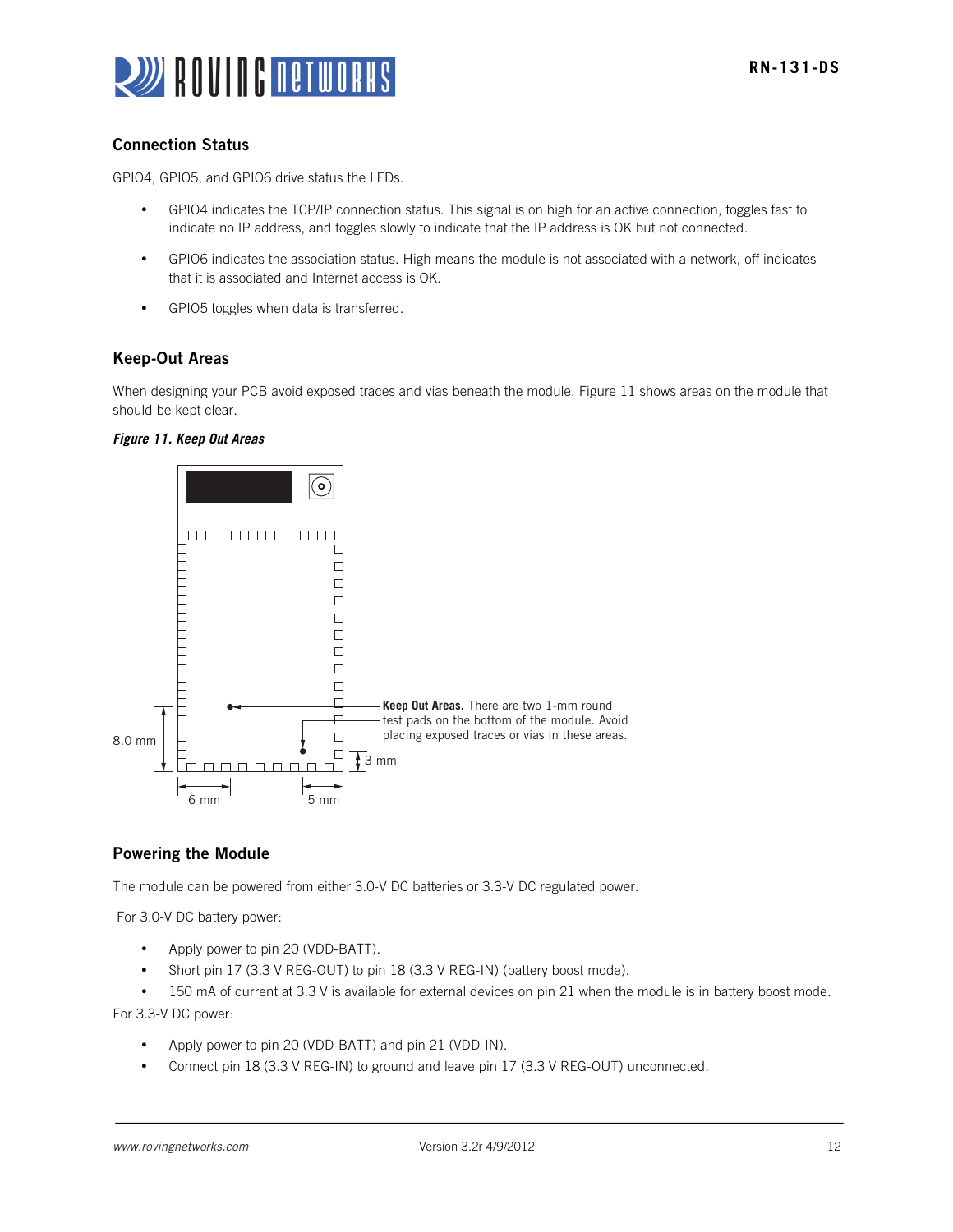

## Reset (Pin 5)

The RESET signal is used to reset the module and is active low. This pin has a built-in 100-kΩ pull up resistor. You do not need to connect this; it can be left unconnected. To reset the module, apply a 3.3-V pulse for a minimum of 160 us.

## Force Awake (Pin 9)

This signal forces the module to wake up from sleep. FORCE\_AWAKE is an active-high signal. To wake the module, apply a 3.3-V pulse for a minimum of 250 us.

## Achieving Lowest Power in Sleep Mode

To achieve the lowest power consumption (4 uA) in sleep mode, connect a weak pull-down (100 KΩ resistor to GND) on pin 22 (DMA-TX).

If GPIO8 through GPIO4 are being used to drive an output, connect a 100-kΩ pull-down resistor. Any unused (no connect) GPIO pins can be left floating.

- Pin 25: GPIO8
- Pin 26: GPI07
- Pin 27: GPIO6
- Pin 28: GPI05
- Pin 29: GPI04

For other GPIO lines, you do not need to use a pull down. The module already has an on-chip internal pull down (80 kΩ);

The power consumption in sleep mode without these signals connected to a pull down is 655 uA.

## Sensor Interfaces

Inputs must not exceed 1.2 V. The sensitivity saturates at 400 mV.

### Ad Hoc Mode & Restoring Factory Settings

Ad hoc mode is controlled with GPIO9 (pin 24). Roving Networks recommends that you connect pin 24 to a switch or jumper connected to a pull up. When GPIO9 is driven high at power up, the module enters ad hoc mode. If GPIO9 is then toggled low 5 times, the module will be restored to it's initial factory default configuration. This feature is useful for cases where the module is misconfigured and is no long responding.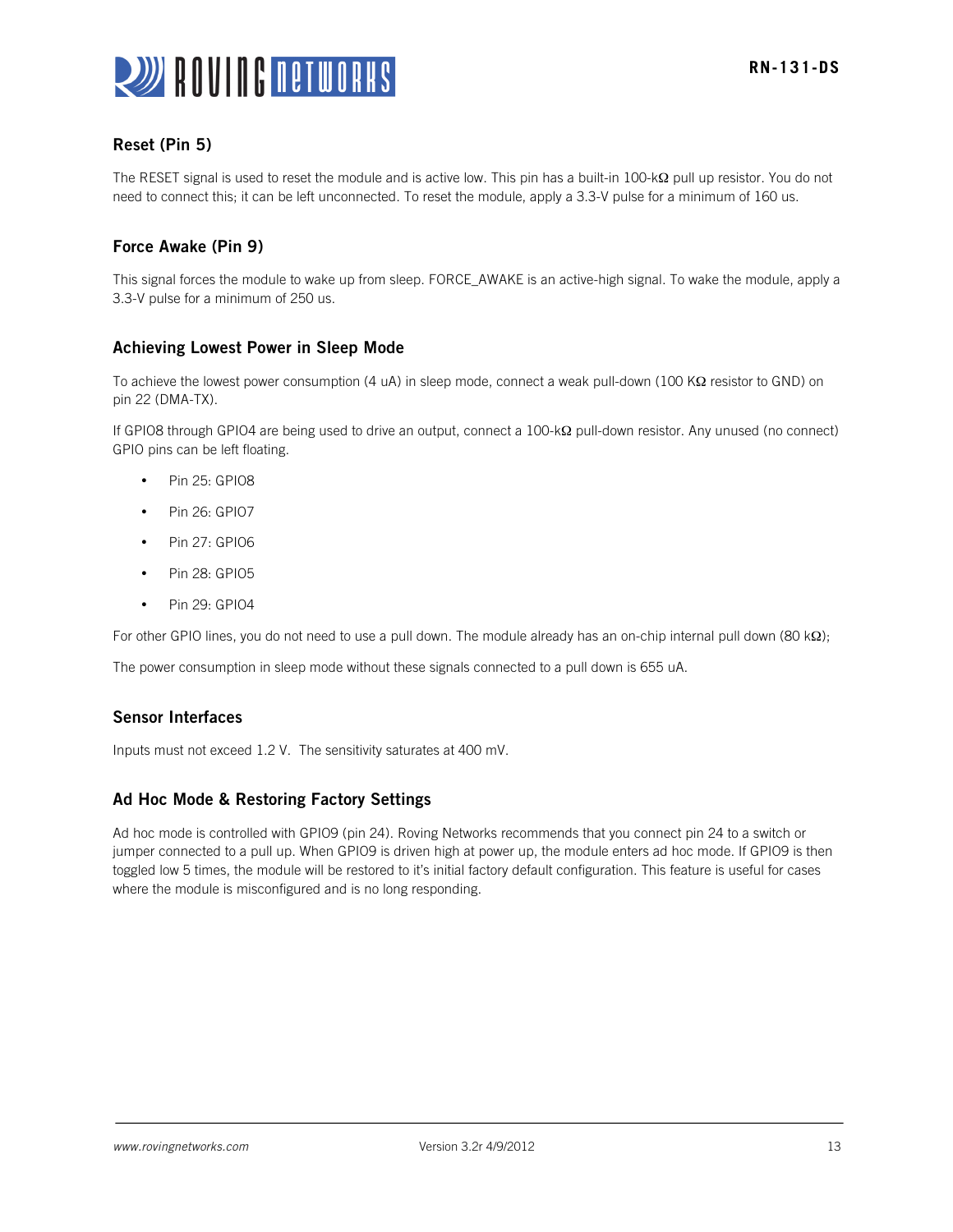

## COMPLIANCE INFORMATION

The following sections describe the module's FCC and NCC compliance information.

## FCC Compliance

This equipment has been tested and found to comply with the limits for a Class digital device, pursuant to Part 15 of the FCC rules. These limits are designed to provide reasonable protection against harmful interference in a residential installation. This equipment generates uses and can radiate radio frequency energy and, if not installed and used in accordance with the instructions, may cause harmful interference to the radio communications. However, there are no guarantees that interference will not occur in a particular installation.

### Troubleshooting

If this equipment does cause harmful interference to radio or television reception, which can be determined by turning the equipment off and on, the user is encouraged to try to correct the interference by one or more of the following instructions

- Reorient or relocate the receiving antenna.
- Increase the separation between the equipment and receiver.
- Connect the equipment to an outlet or a circuit difference from that to which the receiver is connected.
- Consult the dealer or an experienced radio/TV technician.

#### **Conditions**

Operation is subject to the following conditions

- This device may not cause harmful interference.
- This device must accept any interference received, including interference that may cause undesired operation.

#### **Markings**

To satisfy the FCC exterior labeling requirements the following text must be placed on the exterior of the end product.

#### Contains Module FCC ID: U30-G2M5477

This marking applies to the G2M5477 and the RN-131 module, which are the same. Any similar working that expresses the same meaning may be used.

#### FCC Warning

#### **Modifications**

Modifications not expressly approved by the manufacturer could void the user's authority to operate the equipment under FCC rules. See Table 7.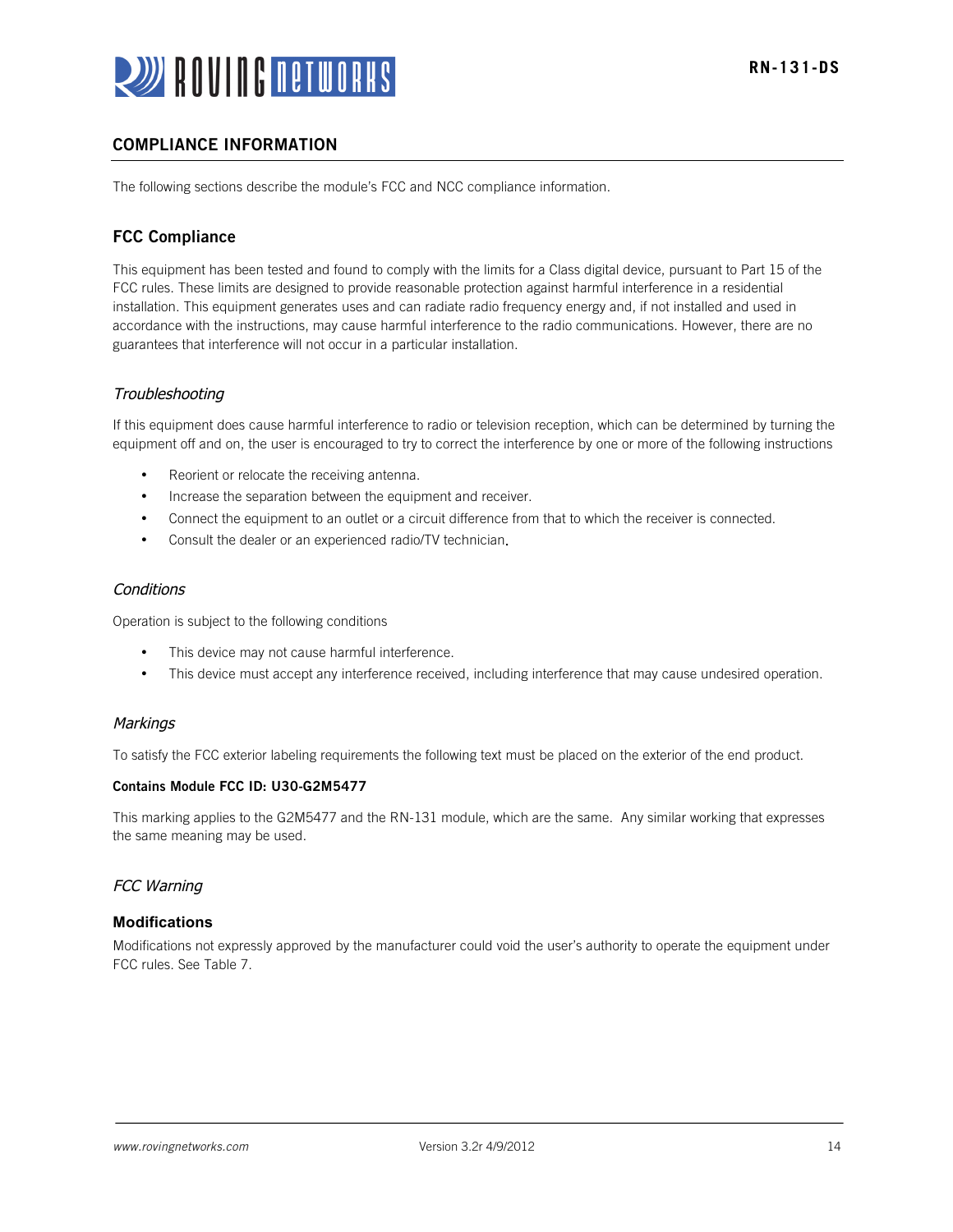

#### *Table 7. Radio Frequency Exposure*

| <b>Property (Units Measured)</b> | Value    | <b>Units</b>       |
|----------------------------------|----------|--------------------|
| Antenna Gain                     | 2.0      | dBi                |
| Numeric Gain                     | 1.58     | <b>Numeric</b>     |
| Max Allowable Peak Power         | $+23.76$ | dBm                |
| Max Allowable Peak Power         | 237.7    | mW                 |
| Calculated Safe Distance at 1    | 5.5      | mW/cm <sup>2</sup> |
| Minimum Separation Distance      | 20       | cm <sup>3</sup>    |

This equipment has been evaluated in accordance with the FCC bulletin 56 "Hazards of radio frequency and electromagnetic fields" and Bulletin 65 "Human exposure to radio frequency and electromagnetic fields."

A distance greater or equal to 20 cm from the device should be maintained for safe operation in an uncontrolled environment.

### NCC (Taiwan Statement)

#### Contains Transmitter Module NCC ID: CCAF11LP0240T6

802.11b/802.11g/BT 警語:

第十二條→經型式認證合格之低功率射頻電機,非經許可,公司,商號或使用者均不得擅自變更頻率、加 大功率或變更原設計之特性及功能。

第十四條→低功□射頻電機之使用□得影響飛航安全及干擾合法通信;經發現有干擾現象時,應□即停用 ,並改善至無干擾時方得繼續使用。

前項合法通信,指依電信法規定作業之無線電通信。 低功口射頻電機須忍受合法通信或工業、科學及醫口 用電波射性電機設備之干擾。

### Unofficial Translation

#### Article 12

Without permission granted by the NCC, any company, enterprise, or user is not allowed to change frequency, enhance transmitting power or alter original characteristic as well as performance to an approved low power radio-frequency devices.

#### Article 14

The low power radio-frequency devices shall not influence aircraft security and interfere legal communications. If found, the user shall cease operating immediately until no interference is achieved.

The said legal communications means radio communications is operated in compliance with the Telecommunications Act.

The low power radio-frequency devices must be susceptible with the interference from legal communications or ISM radio wave radiated devices.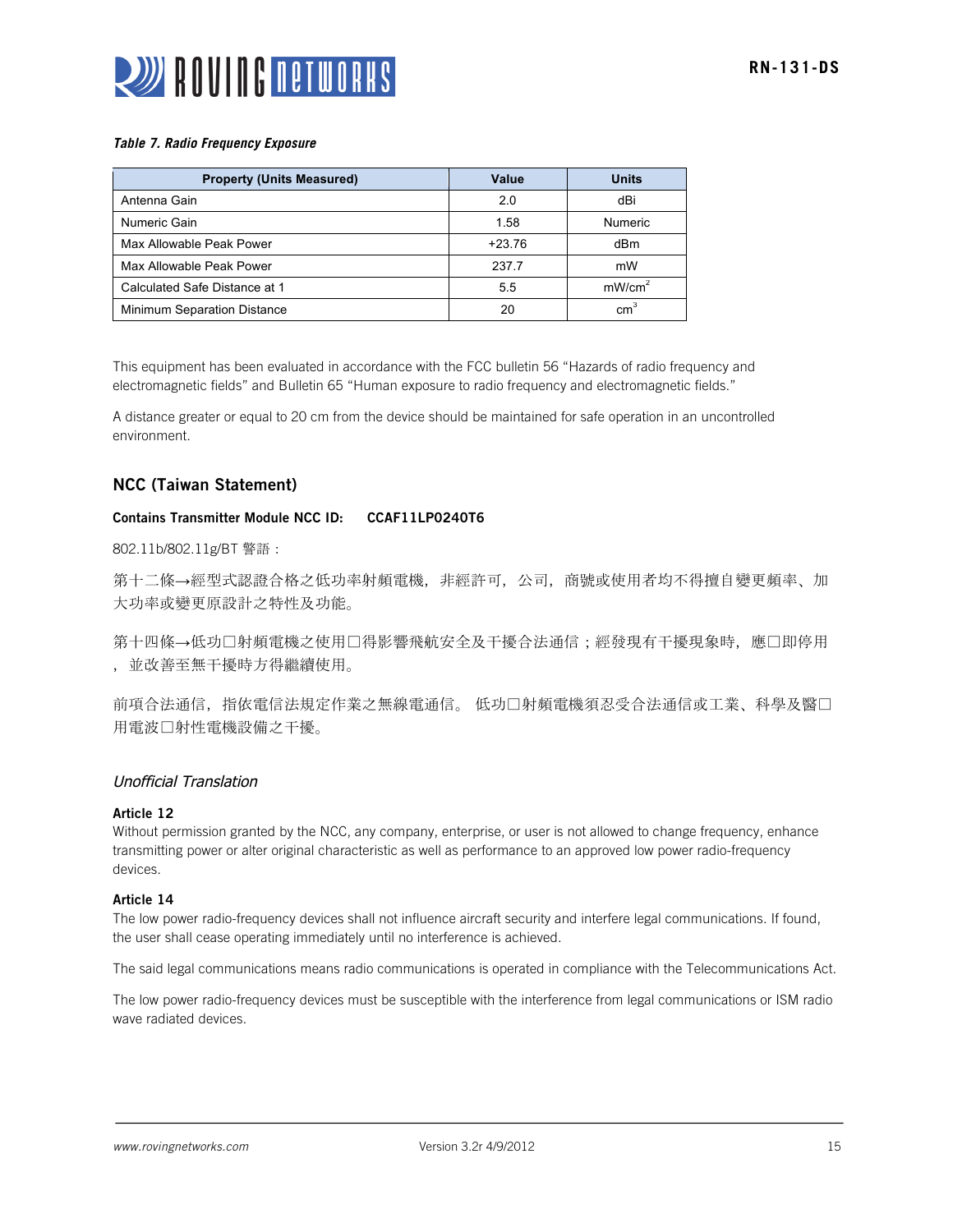

#### *Table 8. Compliance Information*

| <b>Specification</b> | Compliance                                                  |
|----------------------|-------------------------------------------------------------|
| <b>FCC</b>           | ID U3O-G2M5477 Part 15.247                                  |
| IC                   | (Canada) RSS-210                                            |
| <b>CE</b>            | EU ID # 0681                                                |
| <b>REG</b>           | U9M20901-1000-C                                             |
| <b>RADIO</b>         | EN 300328 V1.7.1 (10/2006)                                  |
| <b>EMC</b>           | EN 301489-1 V1.8.1 (04/2008), EN 301489-17 V1.3.2 (04/2008) |
| <b>SAFETY</b>        | EN 60950-1:2001+A11:2004                                    |
| <b>RoHs</b>          | Compliant                                                   |

## ORDERING INFORMATION

Table 9 provides ordering information.

#### *Table 9. Ordering Information*

| <b>Part Number</b>                                          | <b>Description</b>                                                                            |
|-------------------------------------------------------------|-----------------------------------------------------------------------------------------------|
| RN-131G                                                     | Industrial Temperature $(-30 \text{ to } +85 \text{ C})$ With chip antenna and U.FL connector |
| <b>RN-131C</b>                                              | Commercial Temperature ( $0$ to + 70 C) With chip antenna and U.FL connector                  |
| RN-131G-EVAL                                                | Development Kit for the RN-131G (Includes the RN-131G module)                                 |
| <b>RN-134</b>                                               | RN-131 Evaluation board, includes RS-232, LEDs, and power regulator. Sensor connections.      |
| RN-SMA4-RP                                                  | 4" external antenna with reverse polarity SMA connector. Used with RN-UFL-SMA6                |
| RN-UFL-SMA6                                                 | 6 inch cable with U.FL connector on one end and SMA on the other                              |
| For other configurations, contact Roving Networks directly. |                                                                                               |

Go to http://www.rovingnetworks.com for current pricing and a list of distributors carrying Roving Networks products.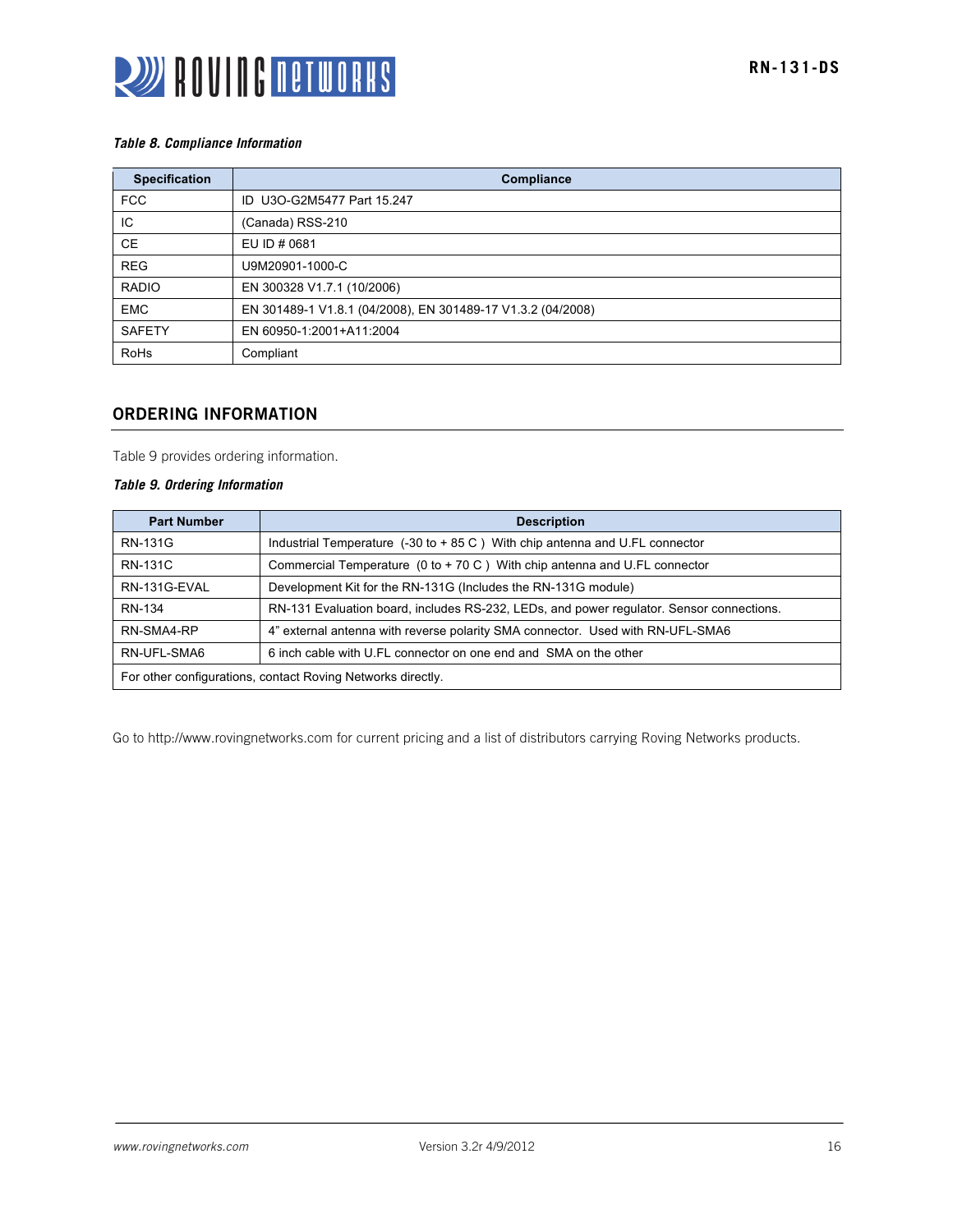

**NOTES**